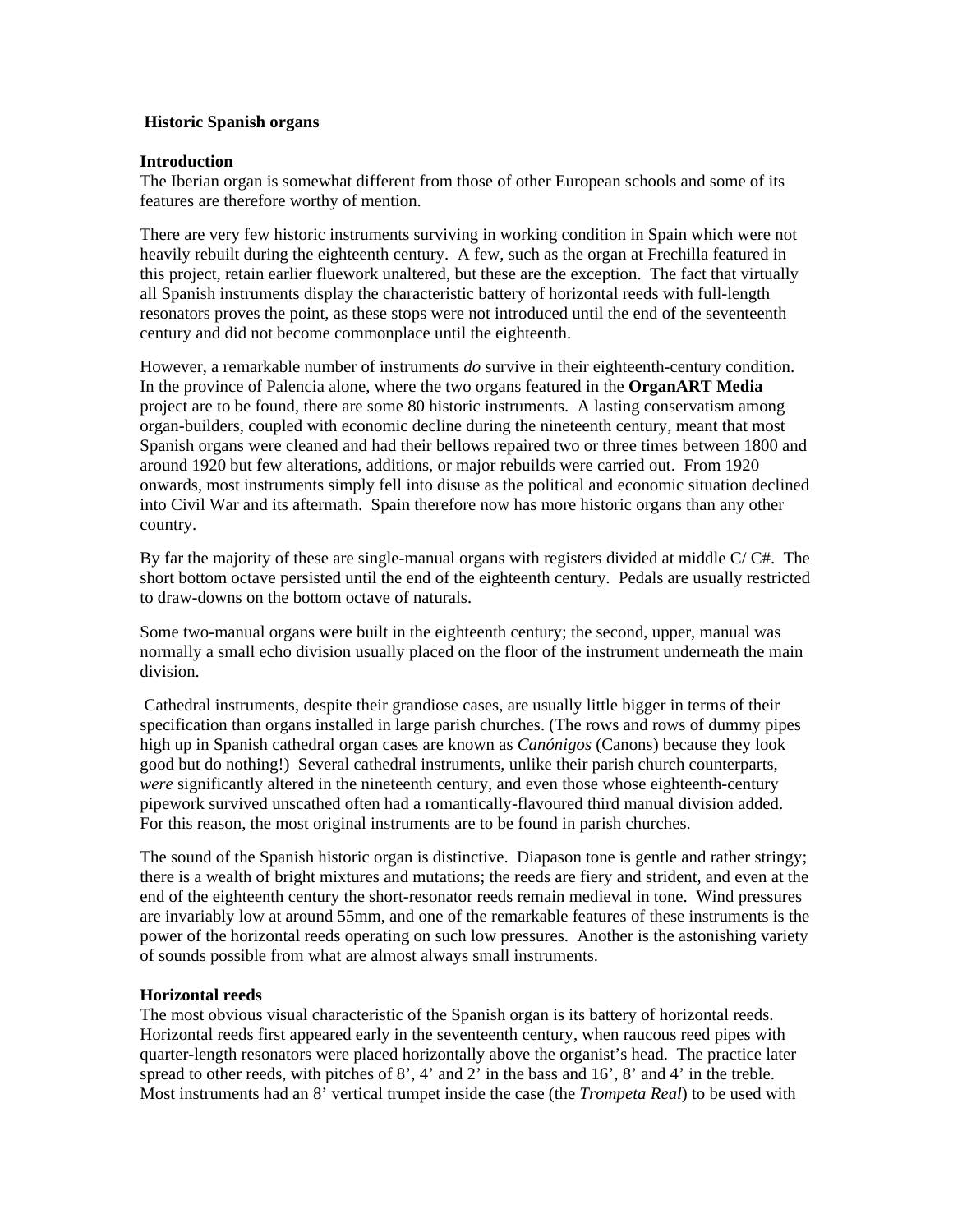the flue chorus. The rationale behind placing reeds horizontally on the façade was practical, rather than merely decorative. Reed pipes sound at their best when fed the "liveliest" wind, i.e. that immediately above the pallets at the front of the soundboard. Place them here inside the instrument, and you cannot get at them to tune them, yet they are the pipes that need tuning most frequently. Place them at the back of the case, where they are accessible, and they receive the "deadest" wind (unless a complex and therefore less responsive tracker action is used, as in England) and the sound is further restricted by the fact that they are at the back of the instrument. Dust falling into them also causes problems. Horizontal reeds do not collect dust; they are fed with wind from directly above pallets served by a simple, sensitive tracker action; and their sound emerges without obstruction. They are also readily accessible for tuning, and can be tuned by the organist without entering the instrument. The habit of providing registers of  $8^\prime$ ,  $4^\prime$  and sometimes 2' in the bass and 16', 8' and 4' in the treble also overcomes the relative weakness of reed stops in the treble compared to the bass, and means that the pipes are genuine reeds throughout the range (avoiding the common practice of substituting flue pipes in the top octaves of reed registers). Although it takes a little getting used to, the effect of a reed "plenum" with pitches of 8' and 4' in the bass and 16' and 8' in the treble does have its advantages, provided the 16' stop is used with caution.

#### **Divided registers**

The use of divided registers became commonplace in Spain from the early seventeenth century. It is often assumed that the major reason for this was the increased flexibility and economy which resulted from the fact that a solo stop and an accompaniment can be played on a single manual.

However, the use of divided registers may have had more to do with advantages of soundboard construction and wind supply than with the aesthetics of registration. Particularly in central Spain, the climate is not organ-friendly, with extremes of both humidity and temperature. Using two small soundboards, the tendency for warping and splitting of soundboards and slides is greatly reduced. The wind supply is also more stable since, for example, fluctuations caused by playing chords in the left hand do not greatly affect the supply of wind to the upper half of the keyboard. The soundboards of historic Spanish organs are invariably small, with conduits leading not just to the mounted cornets but to *all* the larger flue pipes, and wind taken to the horizontal reeds by means of huge planks of wood with engraved channels. By this means, the soundboards are no bigger than those of a medieval portative organ. Apart from discouraging warping and splitting of soundboards and slides, this also permits the use of very simple, rigid tracker actions, with the minimum of moving parts. The mechanical construction of these instruments is reliable and encourages longevity. The tracker action is also extremely light and sensitive.

Divided registers also provide the ability to produce illusions beloved of the Hispanic psyche. Particularly in improvisation (and improvisation was the norm – eighteenth-century parish church organs rarely had music stands) one can easily give the impression of a large two manual instrument on a small one-manual organ. Simply register a flue chorus with plenty of upperwork on the left-hand (bass) stops. Then, on the treble side, draw the chamade reed chorus of 16' and 8', backed up by the 8' *Flautado* and the 8' internal *Trompeta Real* (and, possibly, the *Corneta*). Then play alternately on the two halves of the keyboard. Any listeners unaware of the trickery involved would believe themselves to be listening to an impressive two-manual organ!

# **The Short Octave**

Spanish organ-builders maintained the short bottom octave (without bottom C# or D#) long after their other European counterparts, and it remained common practice until the end of the eighteenth century. Short octave Spanish keyboards look normal and as though they go down to E rather than C. What looks like bottom E is in fact bottom C, what appears to be F# is D, and